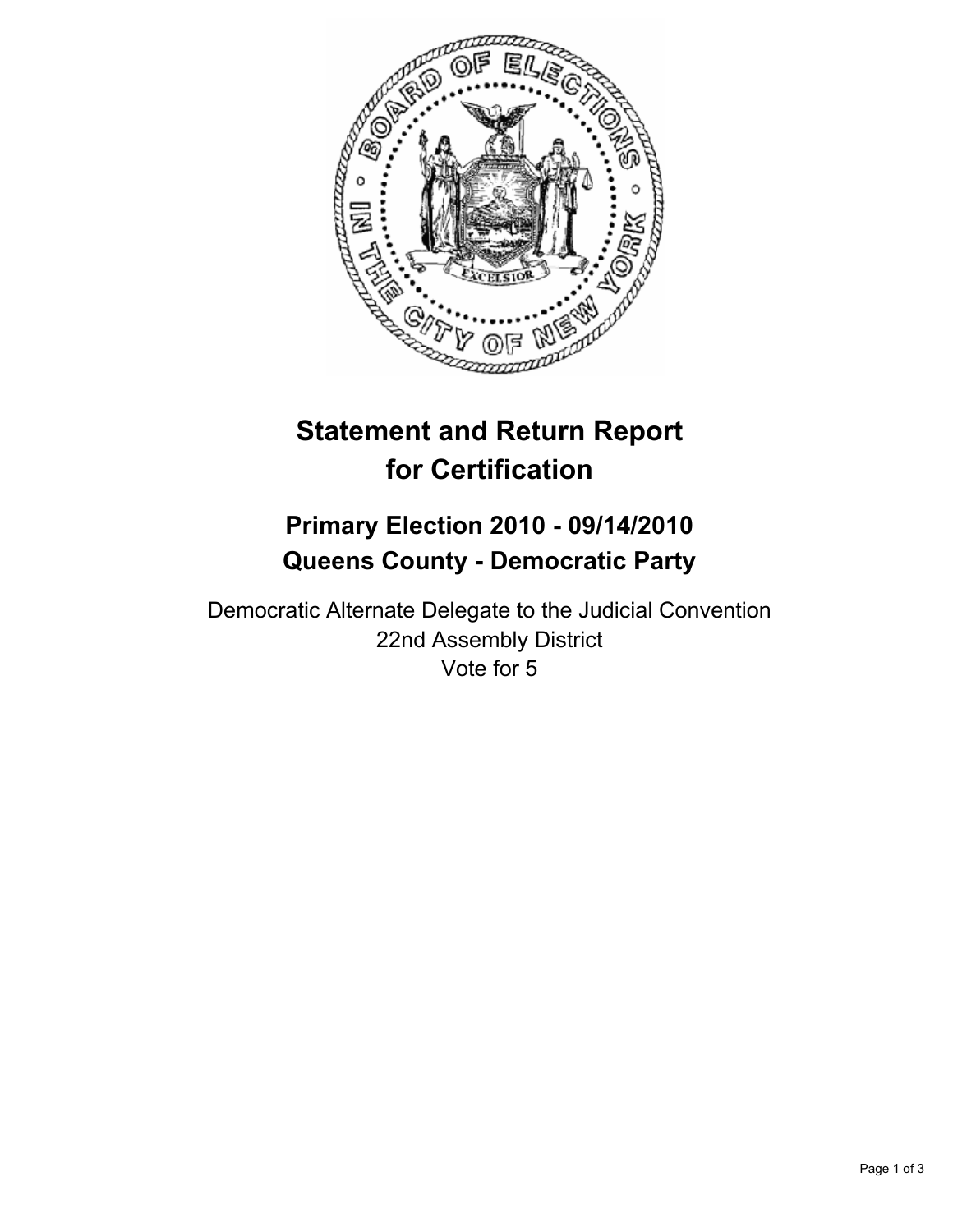

#### **Assembly District 22**

| <b>PUBLIC COUNTER</b>                       | 4,258          |
|---------------------------------------------|----------------|
| <b>EMERGENCY</b>                            | 3              |
| <b>ABSENTEE/MILITARY</b>                    | 271            |
| <b>AFFIDAVIT</b>                            | 27             |
| <b>IDA GREENE</b>                           | 1,312          |
| <b>JESUS SOSA</b>                           | 938            |
| <b>HYLETA T BABB-SUMMERS</b>                | 559            |
| <b>JERRY FILIPPIDIS</b>                     | 646            |
| <b>DENISE R WINTERS</b>                     | 954            |
| YOUNG LEE                                   | 1,452          |
| <b>MARIO HENRY</b>                          | 816            |
| <b>HOWARD HICKS</b>                         | 848            |
| BORO PRESIDENT HELEN MARSHALL (WRITE-IN)    | 1              |
| CLERK FOR ASSEMBLY BARBARA CLARK (WRITE-IN) | 1              |
| CLYDE VANEL (WRITE-IN)                      | 1              |
| CONGRESSMAN JOE CROWLEY (WRITE-IN)          | 1              |
| COUNCIL MEMBER JULISSA FERRANES (WRITE-IN)  | 1              |
| ISAAC SASSON (WRITE-IN)                     | 4              |
| LOUIS HAICK (WRITE-IN)                      | 1              |
| MARTHA FLORES VASQUEZ (WRITE-IN)            | $\overline{2}$ |
| MESER (WRITE-IN)                            | 1              |
| SJ JUNG (WRITE-IN)                          | 1              |
| <b>Total Votes</b>                          | 7,539          |